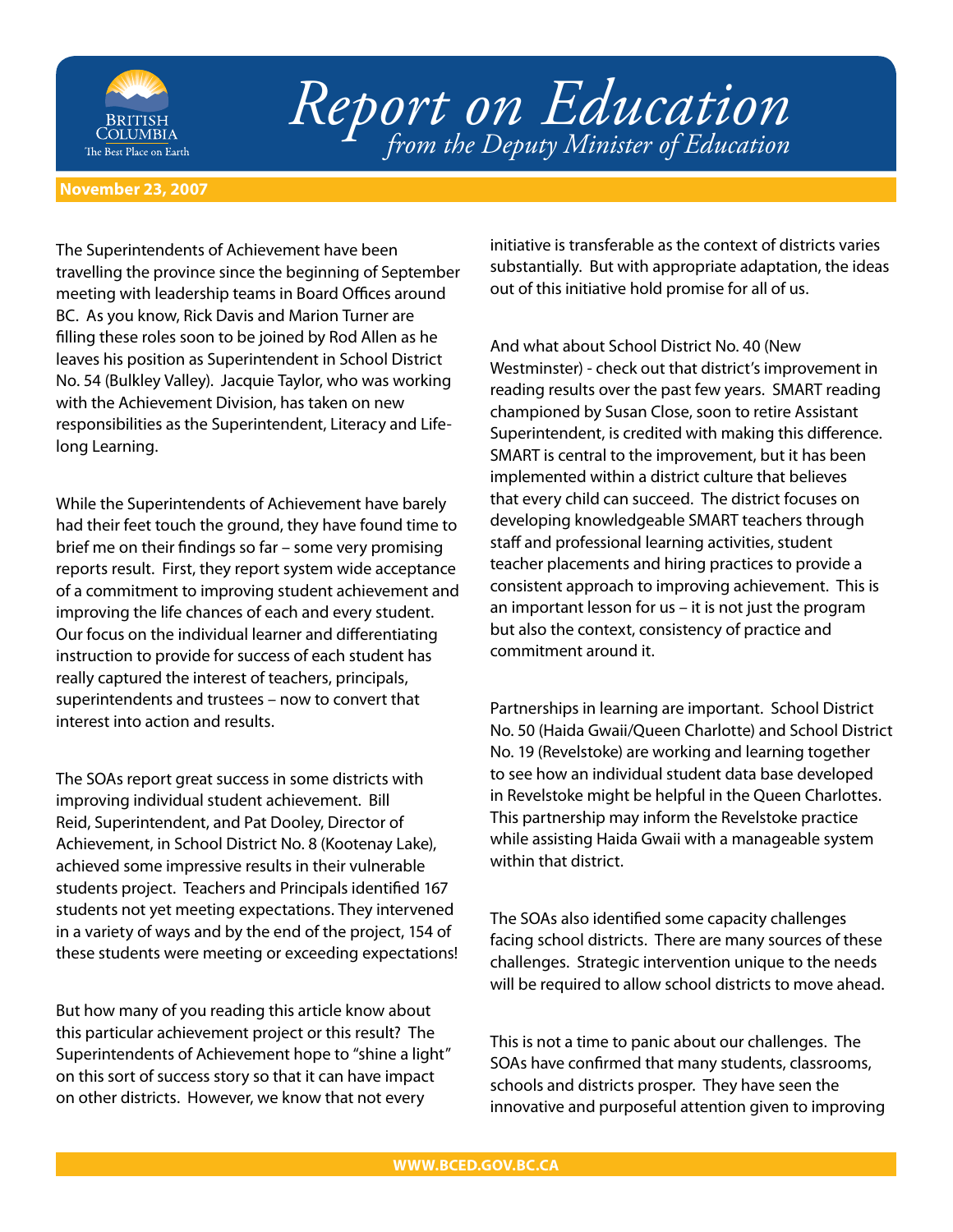student achievement. Fullan and Hargreaves said, "Hope makes a difference when it represents the capacity not to panic in difficult situations, the belief that all is not lost, that problems can be solved and that one's own actions and interventions can have an important effect." We have much to be hopeful about as borne out by the findings of the Superintendents of Achievement in their first tour of duty.

### **You-Tube**

When Orson Wells produced "War of the Worlds" or George Orwell wrote 1984, do you think they could have imagined the connected world in which we live – the web, e-mail, Facebook and You-Tube? This truly is a "Brave New World" – but it is not all good. This past week we read media reports of a young student bullied, photographed and broadcast on You-Tube to be humiliated and viewed by many others.

As adults, we need to understand our new world of values and ethics around these technological tools and teach our children to live with these tools without abusing their use. It is only a matter of time until a teacher, principal or other educator is subject to abuse or bullied on You-Tube. This has been the case in an eastern province. We need to ask ourselves – what do we want to teach our children about these tools and their use so that they are not used in a hurtful and damaging manner as in this recent bullying example?

# **Revitalizing e-boards**

Given the Ministry's array of program areas, we want to ensure that we are communicating effectively with all of our education partners. Getting the right information to the right people in a timely, user-friendly manner is an ongoing necessity. Therefore I'm pleased to announce that we're in the process of revitalizing the Ministry's e-boards, making them more effective and more efficient.

The Ministry operates two distinct sets of e-boards: Independent Schools and Public Schools. The Independent School e-board predominantly serves authorities and school principals. There are three e-boards serving Public School users: (i) Superintendents, (ii) Principals and Vice-Principals and (iii) Secretary-Treasurers.

The Ministry will soon be announcing a series of changes that will make e-boards much more user-friendly.

In the meantime, I would like to draw your attention to a change we've already implemented. Since the start of this school year, e-board messages are now being posted on-demand. New messages can appear on any day of the week, and I would encourage you to review the e-boards frequently.

Access to e-boards is password protected, and I would like to clarify the process for the distribution of passwords to superintendents, principals, vice-principals, or secretary-treasurers who have either been newly hired or who have lost their password. Please email EDUC. [DMSUPERS@gov.bc.ca to request that a new passwo](mailto:EDUC.DMSUPERS@gov.bc.ca)rd be sent to you.

School authorities or independent school principals and vice-principals who need a new password should email EDUC.independentSchoolsOffice@gov.bc.ca.

In the coming months you will see other changes that increase usability. I look forward to providing you with more details as these changes roll out.

## **Learning in Action Showcase**

The Ministry of Education, BC School Superintendents Association and BC School Trustees Association together invite all members of the education community, including superintendents, school trustees, teachers,